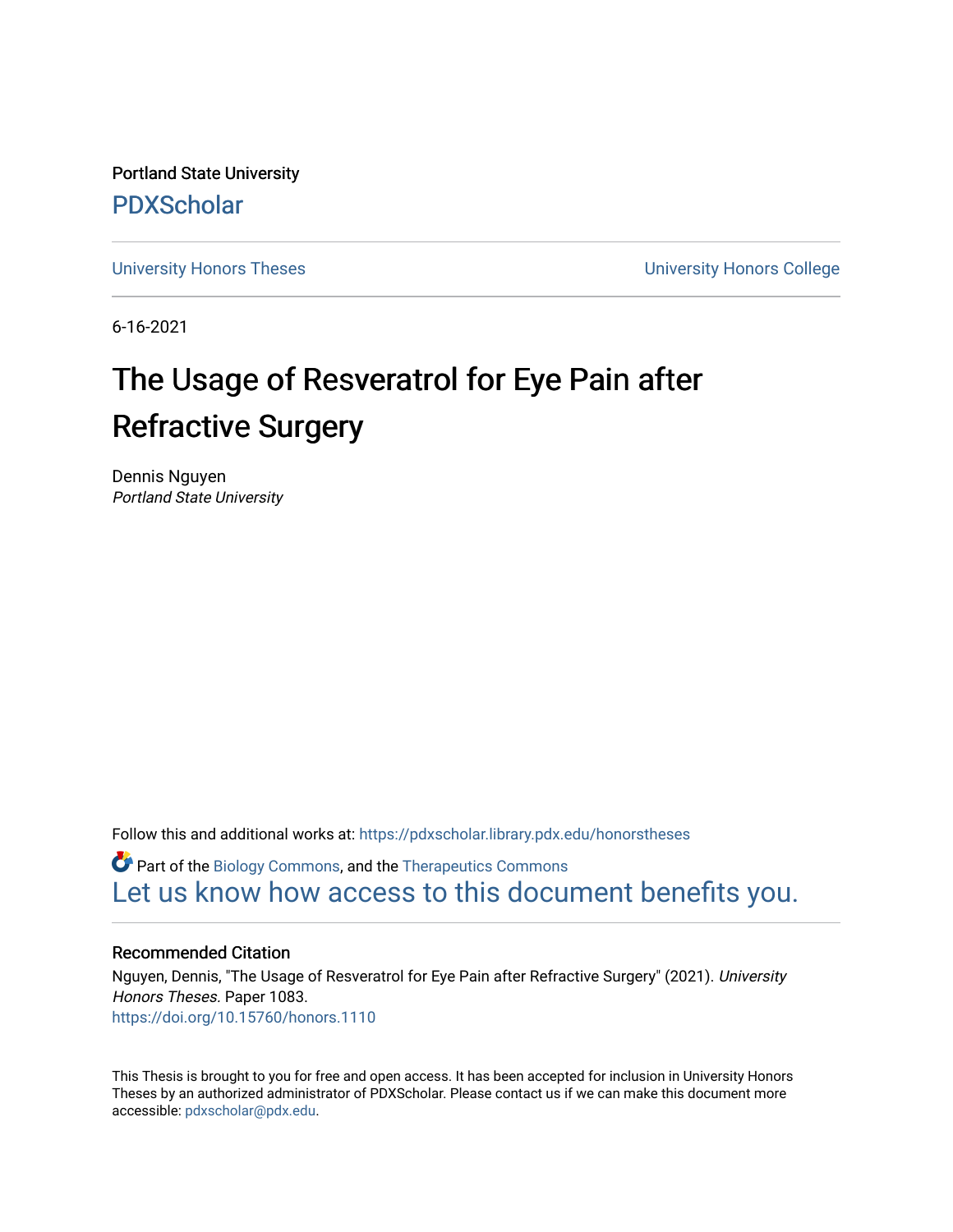# **The usage of Resveratrol for eye pain after refractive surgery**

by

# Dennis Nguyen

An undergraduate honors thesis submitted in partial fulfillment of the

requirements for the degree of

Bachelor of Science

in

University Honors

and

Biology

Thesis Adviser

Sue Aicher

Portland State University

2021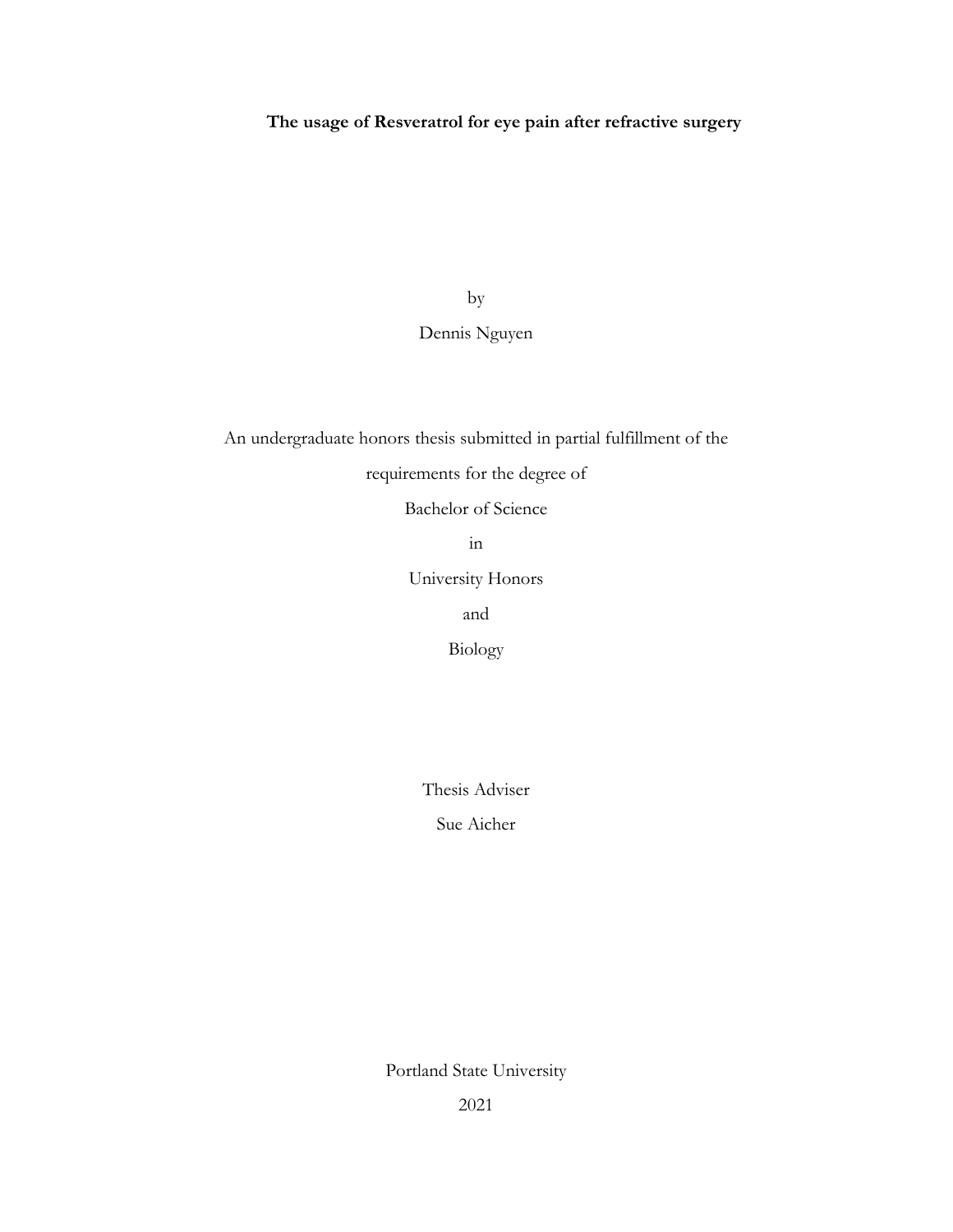## **Abstract**

LASEK and PRK are common laser corrective eye procedures that aim to correct the refractive errors of the eye, although these procedures do carry the potential of post-operation complications of dry eye and symptoms of pain and photophobia as a result of corneal innervation damage. Resveratrol was tested on the surface of the cornea to see if the drug would be effective at attenuating post-corrective eye pain. Male and female rats underwent a unilateral corneal abrasion surgery that aimed to mimic the post-op symptoms of PRK. The rats either received the resveratrol drug treatment or a vehicle formulation. The Rat Grimace Scale was used to measure spontaneous pain by grading the severity of orbital tightening, where a higher orbital tightening score represents a higher value of pain. Results showed that there was no significant difference between resveratrol and the vehicle formulation on orbital tightening. There was however a differential response to resveratrol between males and females. Male orbital tightening scores were significantly higher than females, most apparent at 72 hours and 1-week post-abrasion. Histological analysis of the β‐Tubulin and CGRP in the cornea was also performed to examine the volume of corneal nerves and their peptide content. The histological assessment did not show a significant difference in β‐Tubulin and CGRP levels between the vehicle and resveratrol groups. The findings of this study does not provide support for the use of resveratrol as a post-corrective eye surgery therapeutic.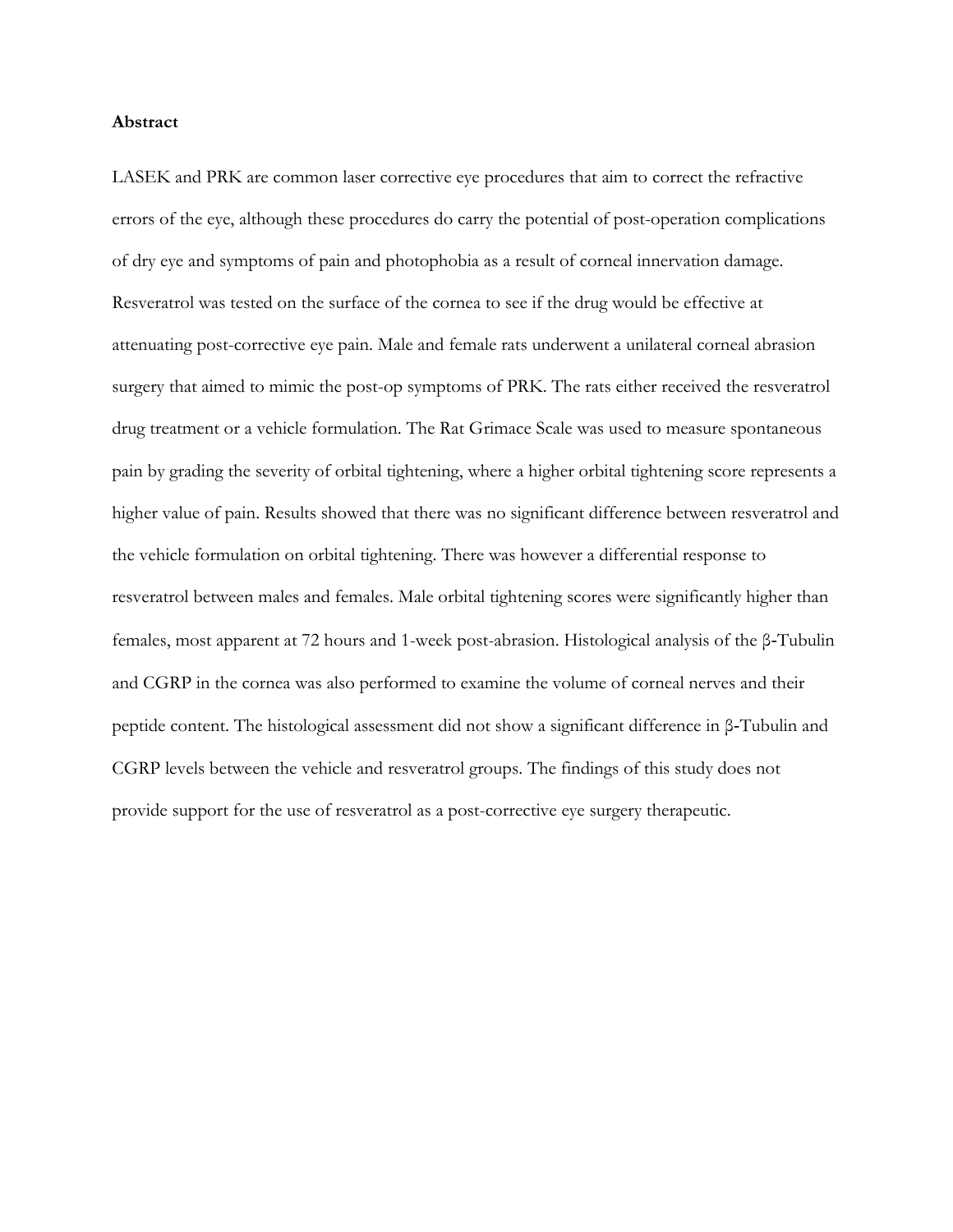## **Introduction**

As an alternative to eyeglasses or contact lenses, many patients that suffer from refractive errors of the eye elect to undergo laser corrective eye surgery. Becoming increasingly popular for patients who are not viable candidates for LASIK are procedures such as photorefractive keratectomy (PRK) and laser-assisted sub-epithelial keratectomy (LASEK). Both of these procedures involve the removal of the corneal epithelium with alcohol to access the underlying corneal stromal tissue for ablation with excimer lasers. A consequence of these operations is the potential development of dry eye and associated symptoms of pain, irritation, and photophobia (Herrmann et al, 2015). Ocular pain is mediated by corneal epithelial nerve endings that have their cell bodies in the trigeminal ganglion. Persistent pain may emerge as a result of spontaneous neural activity from the interaction of the abnormally regenerated epithelial nerves with adjacent nerve endings (Ebrahimiadib et al., 2020). In some cases, these acute conditions could become permanent conditions such as with chronic dry eye. Patients that develop chronic dry eye disease exhibit reduced tear secretion which can lead to inflammation and peripheral nerve damage. Inflammation has been shown to increase sensitization of pain sensory neurons (hyperalgesia), and if inflammation were to persist it can lead to changes of gene expression at the trigeminal ganglion effecting their excitability and firing (Belmonte et al. 2017).

Current treatment for post-operative pain consists of usage of non-steroidal anti-inflammatory drugs (NSAIDs) and opioids, although the efficacy of these drugs have been called to question. Treatment with NSAIDs carries side effects of gastric distress, while the use of opioids carries high risk for addiction. Currently there are opportunities in the pharmaceutical field for the development of new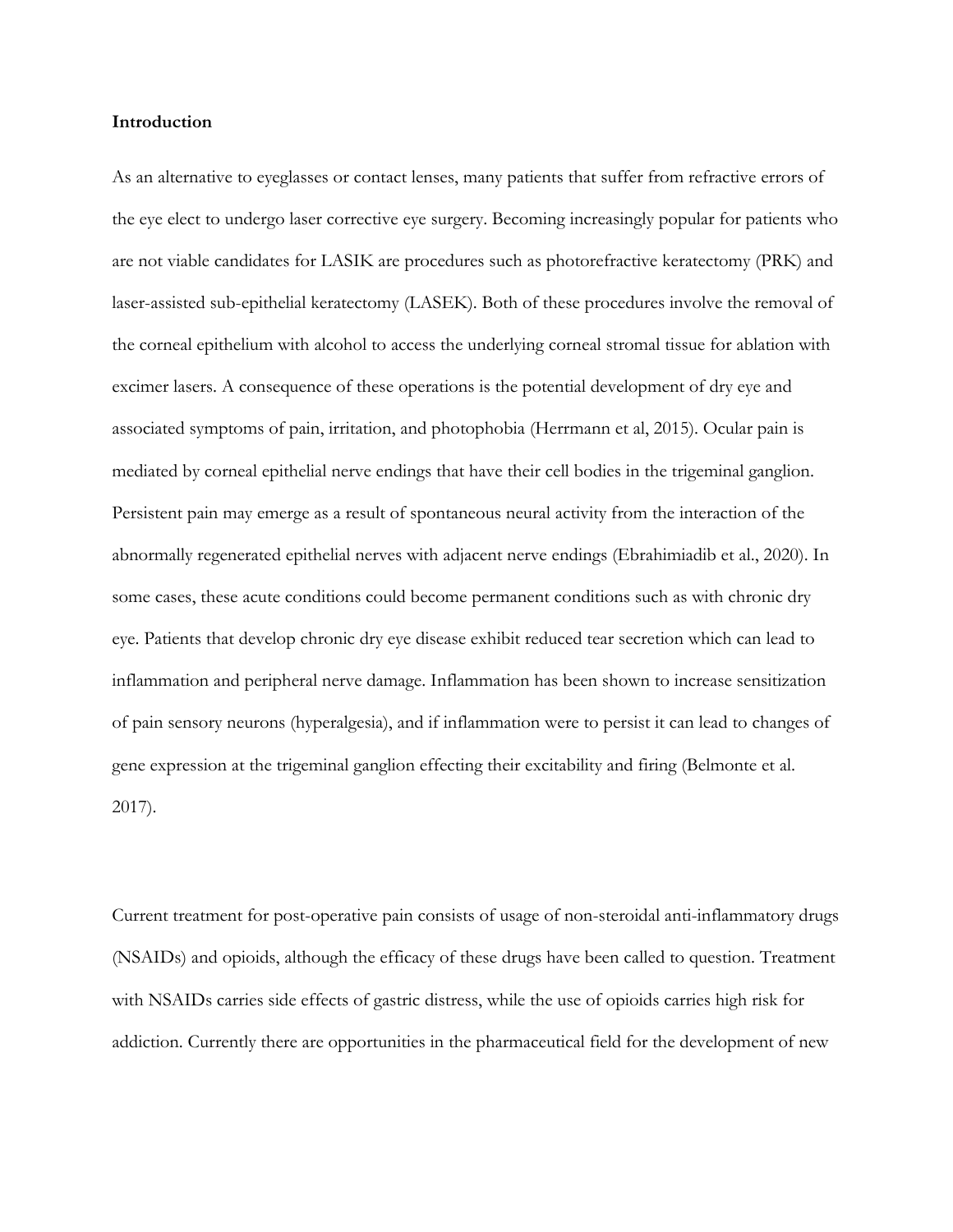therapeutic treatments that are both beneficial in alleviating symptoms, while also limiting potential harmful side effects.

Prior research has shown the benefits of the drug, resveratrol on the healing process. In mice hind paw incision models, the drug has shown to be able to reduce acute pain without impairing wound healing (Dasgupta and Milbrandt, 2007) and additionally, it was able to prevent the transition into the chronic pain state (Tillu et al., 2012; Burton et al, 2017). Resveratrol, a polyphenol that originates from plant sources is an activator of the enzyme AMP-activated protein kinase (AMPK) which modulates excitability of peripheral nociceptors. Activation of AMPK leads to suppression of proteins such as rapamycin (mTOR) and kinases like mitogen activated protein kinase pathways (MAPK) which are important for sensitization and pain development (Tillu et al., 2012). As a potentially viable treatment in reducing acute spontaneous pain, the effectiveness of resveratrol was tested in a rodent model of PRK.

# **Methods:**

# *Subjects and Experimental Design*

Rats underwent a corneal abrasion surgery (Hegarty et al, 2018) where heptanol was used to remove the corneal epithelium from the left eye. The procedure aimed to mimic the effects of corrective eye surgery by producing acute pain, as well as chronic dry eye symptoms. Three different concentrations of resveratrol were tested in different groups of rats (1%, 2%, 4%) and final testing used a 4% concentration of the drug. Resveratrol emulsion was applied to the ocular surface 24 hours prior to surgery, 10 minutes after surgery, and 24 hours after surgery - a timeframe that is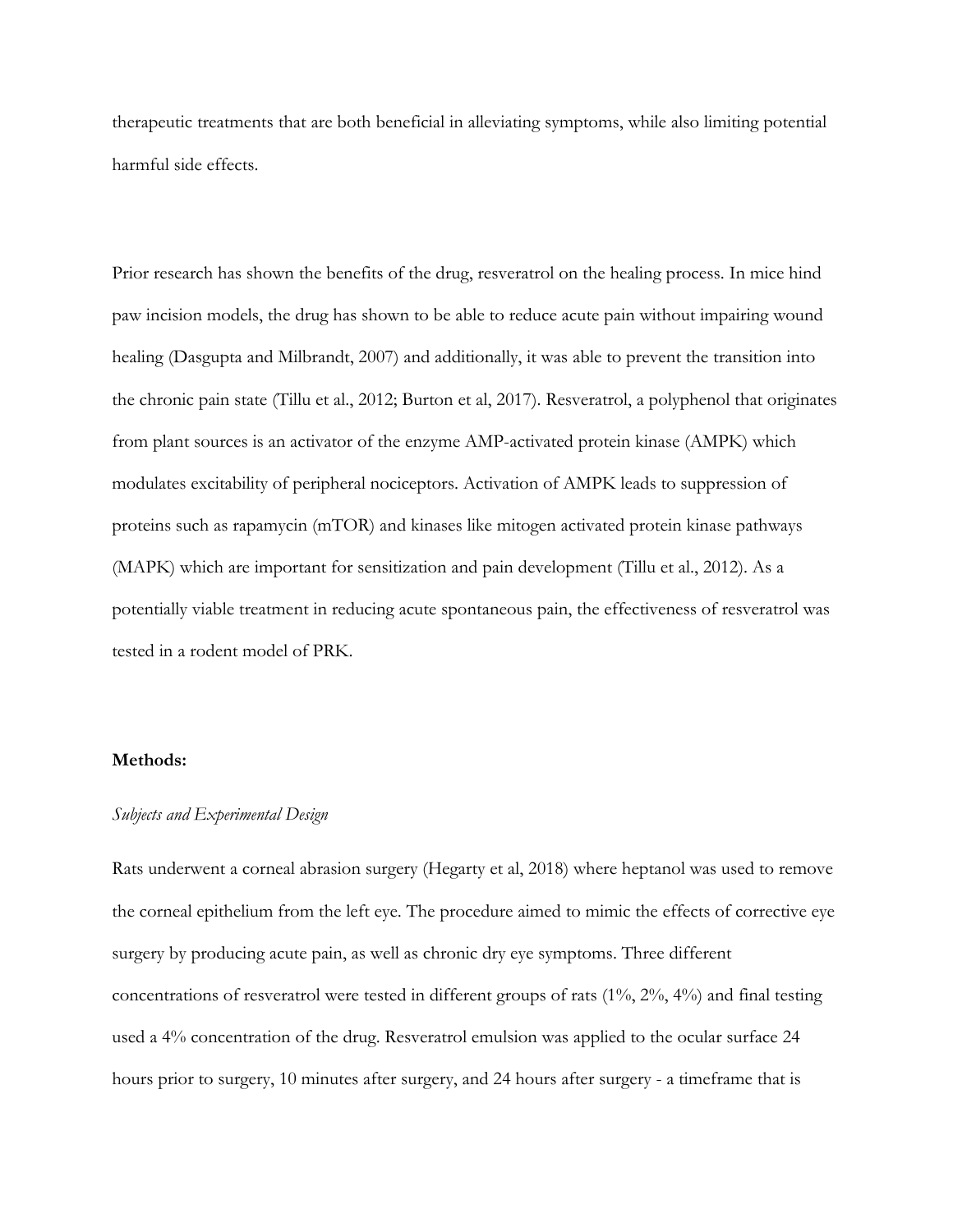feasible for human ocular surgeries. This study utilized both male and female rats, tested and graded under the same conditions to ensure that the effects of resveratrol are consistent in both sexes. In addition to the treatment groups, this study employed a control group that received no corneal abrasion and treatment on the eye, and a vehicle group where the rats underwent corneal abrasion surgery, but received a vehicle emulsion on the eye rather than resveratrol.

# *Behavioral Assessments*

To evaluate spontaneous pain after corneal abrasion, the Rat Grimace Scale (Sotocinal et al. 2011) was used which rates the severity of behavioral pain through the displayed degree of orbital tightening (OT). The grading scale ranges from 0-2 where 0 represents no tightening, 1 is moderate, and 2 is obvious and clear orbital tightening. Each of the rats were graded at baseline prior to surgery and treatment, as well as at additional time points post-operation to evaluate for changes in pain.

# *Histological Assessments*

Immunohistochemical analysis of corneal tissue was performed to examine changes in corneal innervation, as well as peptide content within the nerve fibers. Antibodies against β-Tubulin and Calcitonin gene-related peptide (CGRP) were used for these studies. β‐Tubulin is a microtubule that help make up the structure and morphology of neurons. Within the β‐Tubulin family are three classes: Class I (TUBB1), Class II (TUBB2), and Class III (TUBB3) that are strongly expressed in neurons (Niwa et al, 2013). Since β‐Tubulin plays a vital role in the compositional structure of neurons, it is expected that β‐Tubulin levels will decrease after neuronal injury. CGRP is a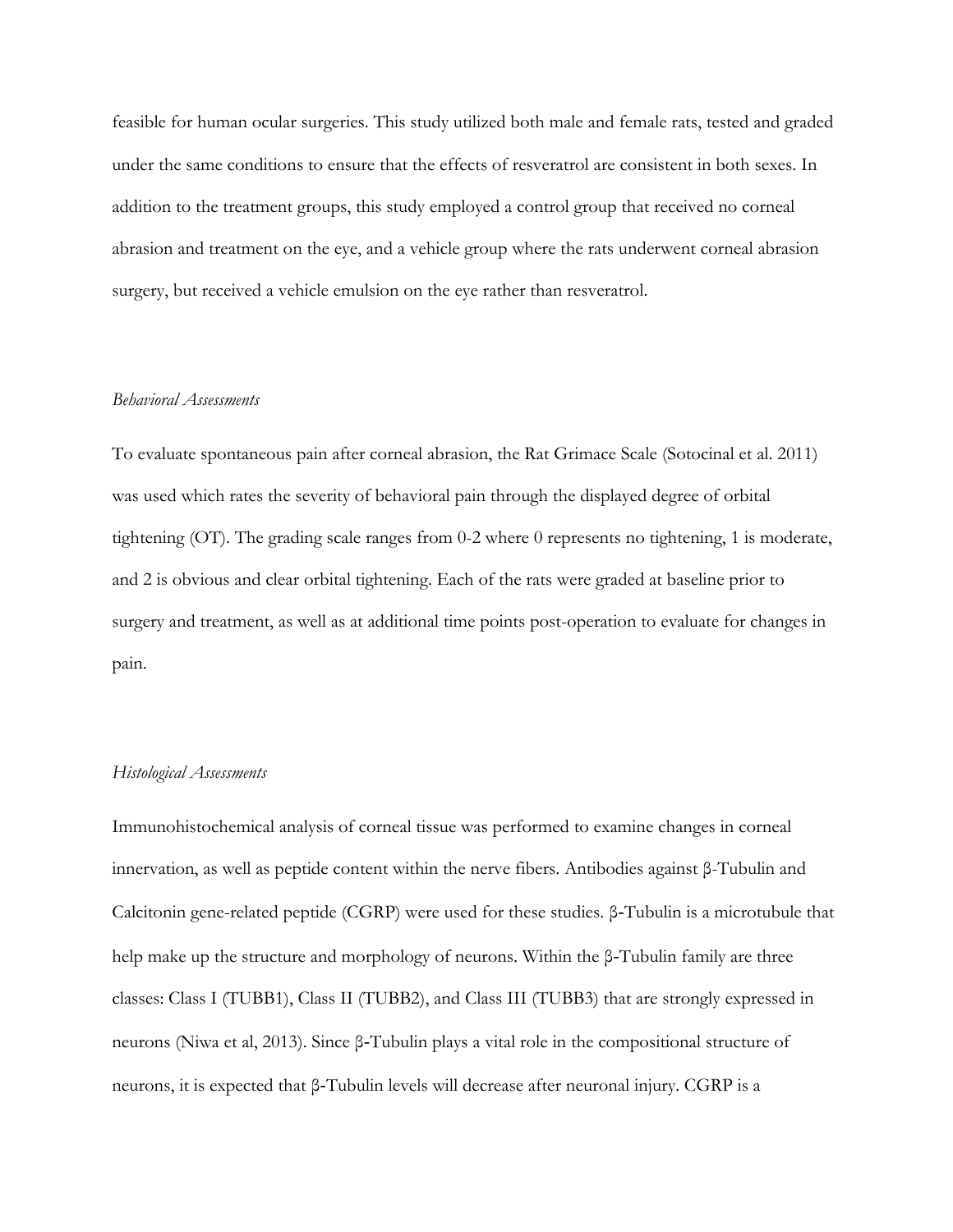neuropeptide whose expression has been seen to be upregulated after the occurrence of peripheral nerve injury. The continuous expression of CGRP has been associated with nerve regeneration (Chen et al. 2010).

Control and experimental rats were perfused with 4% paraformaldehyde and corneas were dissected and placed in 0.1 M phosphate buffer (PB), pH 7.4 until immunoprocessing. Corneas were rinsed in 0.1 M PB and 0.1 M Tris-buffered saline (TS), pH 7.6, blocked in 0.1% bovine serum albumin, 0.25% Triton-X in TS and then incubated for 3 nights at 4°C in a cocktail of primary antibodies raised against β-tubulin and CGRP. Corneas were then rinsed and incubated in a cocktail of secondary antibodies conjugated with fluorophores for 2 hours at room temperature. The fluorescent-labeled markers of interest were visualized using a Zeiss LSM 900 confocal microscope. The resultant confocal scans were then analyzed using Bitplane Imaris software where the corneal epithelium was traced and volume of β-tubulin-labeled nerves and CGRP-labeled nerves were measured.

# **Results**

# *Differences in orbital tightening scores between males vs. females when treated with resveratrol*

We found that there was an increase in OT at 24 hours' after corneal abrasion compared to baseline in both the vehicle and treatment groups (Figure  $1A \& 1B$ ) which is consistent with the expectation that corneal injury evokes acute pain, but also shows that the drug did not reduce acute nociceptive responses. The subsequent grading periods showed a contrast between the resveratrol-treated male and female groups in regards to how OT scores changed over time. In the female group, it was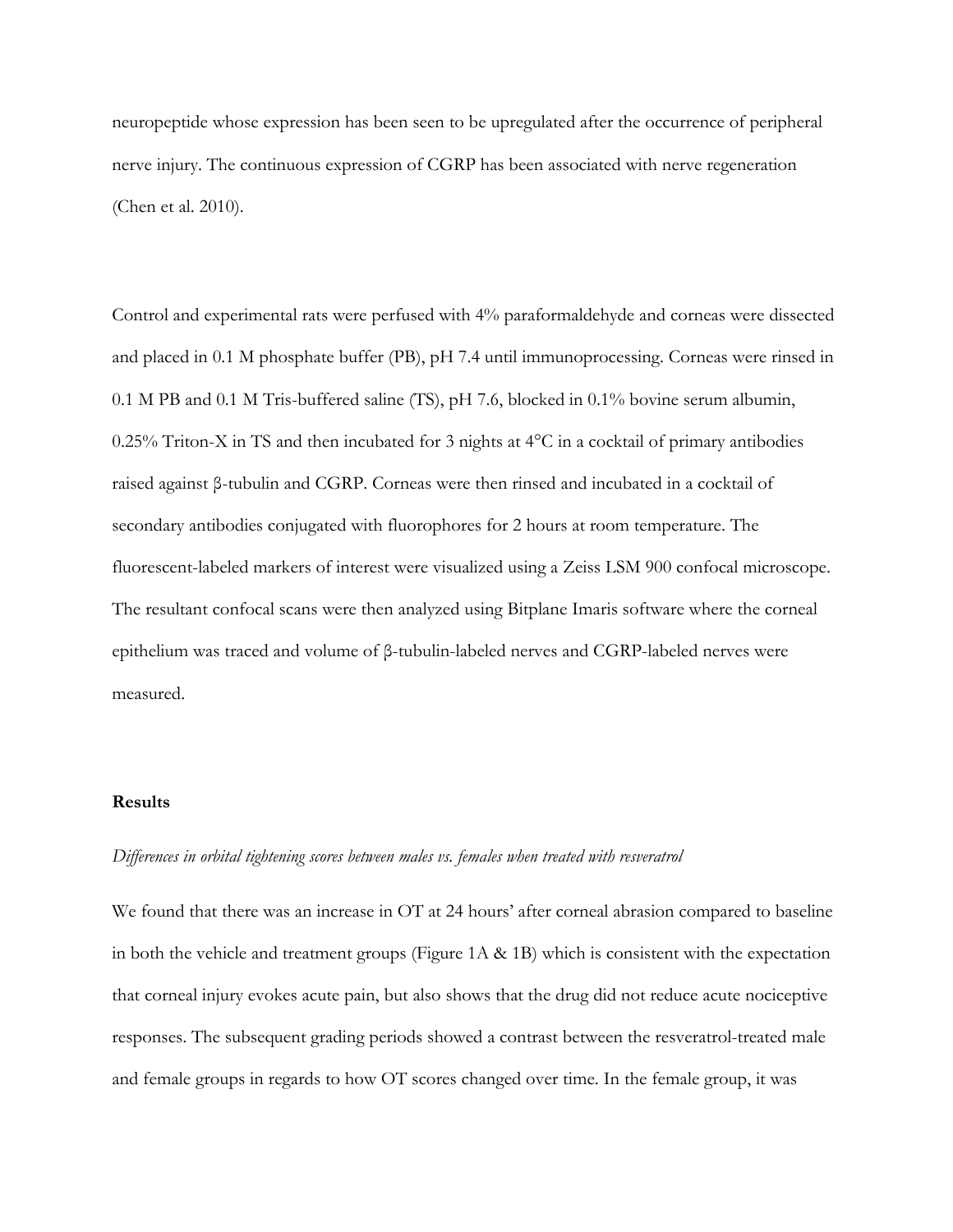observed that when rats were treated with resveratrol there is a greater decrease in OT when compared to the vehicle. For female rats treated with resveratrol, at 72 hours, OT values were significantly lower than at 24 hours ( $p$ <0.05), and were comparable to OT scores at the one-week mark in the vehicle group. At the one-week time point for resveratrol treated female rats, OT scores were similar to baseline (pre-injury) values.

Within the male groups, rats that received the vehicle formulation displayed a similar pattern of OT scores over time to their female vehicle counterparts. However, in resveratrol treated male rats, the OT scores stayed consistently higher than the vehicle treated rats. From 24 – 72 hours, OT scores in the male resveratrol treated group stayed approximately at the same value, followed by a minor decrease at the one-week mark.

A two-way repeated measures ANOVA with Holm-Sidak post-hoc comparisons did not show a significant difference for vehicle vs. resveratrol in either male or female groups. Whereas a two-way repeated measures ANOVA conducted between the resveratrol groups of male vs. female revealed a significant level of difference at 72 hours and 1-week post-operation where at these time periods, male groups showed significantly higher OT scores in comparison to females ( $p<001$ ) (Figure 1C).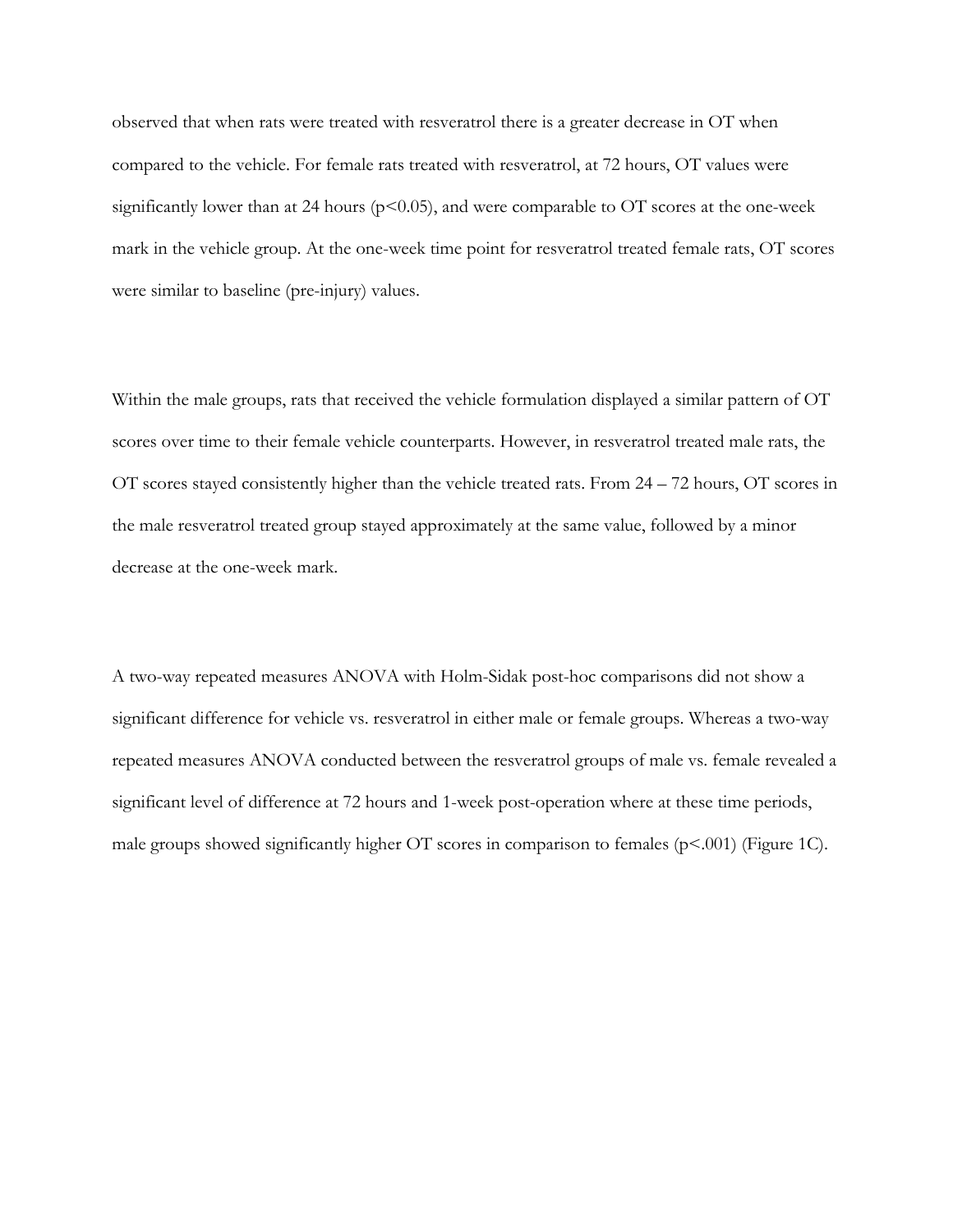

**Figure 1: Effect of resveratrol on OT scores over time (A)** OT scores for treatment vs. vehicle in male rats (n = 4 Vehicle; 4 Resveratrol) (**\*** p < 0.05 vs. Baseline; **#** p < 0.05 vs 1 week). **(B)** OT scores for treatment vs. vehicle in female rats (n = 4 Vehicle; 3 Resveratrol.) (**\*** p < 0.05 vs. Baseline; **#** p < 0.05 vs 1 week; **^** p < 0.05 vs 24 hours) **(C)** Comparison of male vs. female treatment groups results from figure 1A and 1B. A two-way repeated measures ANOVA with Holm-Sidak and pairwise multiple comparison post hoc test was used to determine differences between treatment groups. There was no effect of treatment group (Vehicle vs Resveratrol) in either the male or female groups. There were significant differences between males vs. females at 72 hours and 1 week  $\left(\frac{m}{p} < 0.001\right)$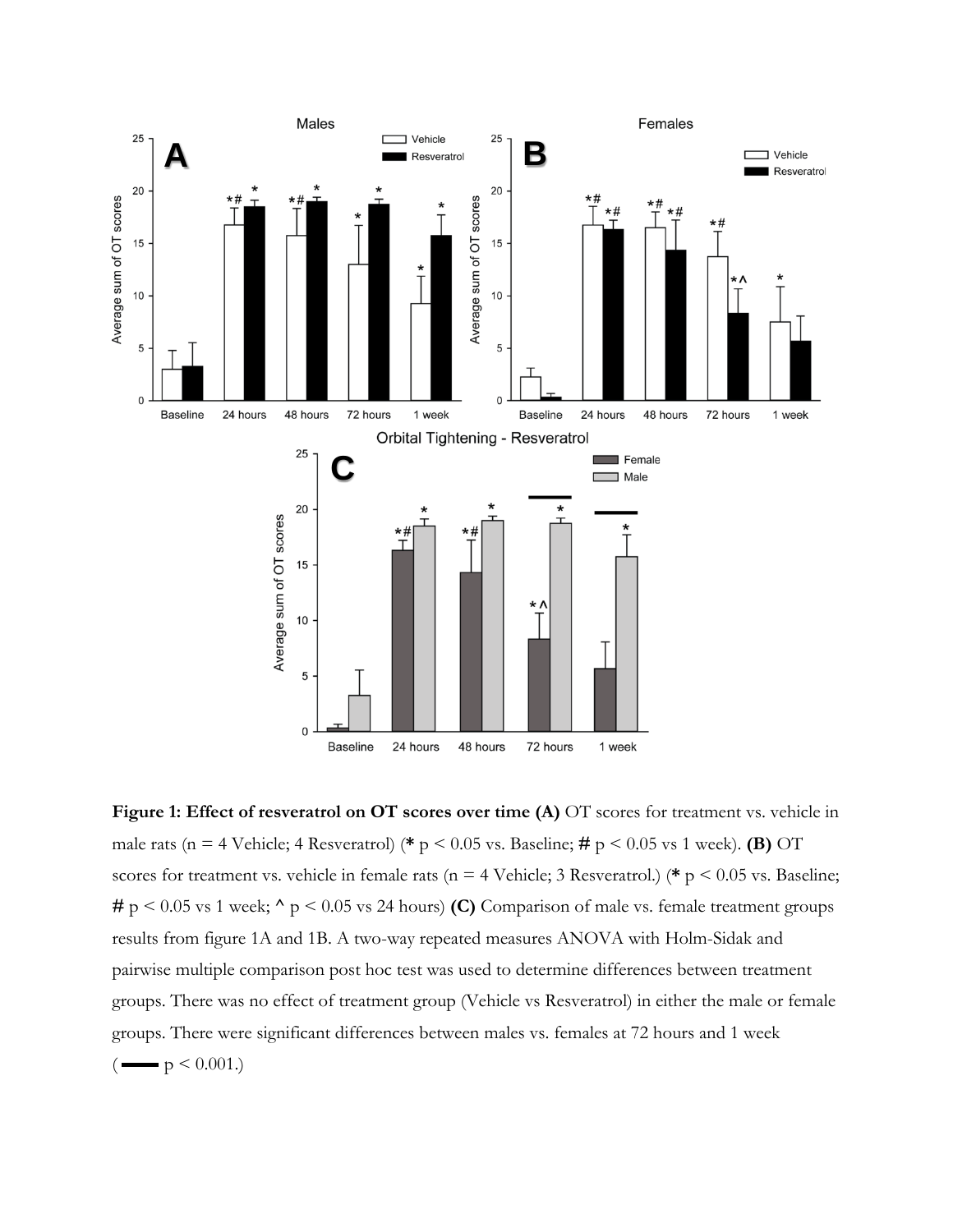## **Immunohistochemistry**

We examined corneal tissues at 1-week post-abrasion in vehicle and resveratrol-treated rats, as well as control animals that received no surgery and no eye treatment. The corneal tissue analysis showed that in female rats, the %β‐Tubulin volume at 1-week post-abrasion showed a decrease in both the vehicle and resveratrol group when compared to the control  $(p<0.05)$  (Figure 2A). The male group also showed lower values of %β‐Tubulin volume in the vehicle and resveratrol groups, although the reduction in nerve density was less pronounced than the female group. For both male and female groups, a t-test showed no significant differences between vehicle and resveratrol.

The volume of CGRP within the β‐Tubulin volume for each animal was examined (Figure 2C, D). %CGRP volume of the female group showed a significant decrease in the vehicle and resveratrol groups vs. the control  $(p<0.05)$  (Figure 2C). In comparison, the male group showed no significant change in CGRP volume when treated with the vehicle or resveratrol when compared to the control. (Figure 2D). A t-test showed that there were no significant differences between vehicle vs. resveratrol in either male and female groups.

A two-way ANOVA was used to examine if there were any differences in β‐Tubulin or CGRP when comparing the male drug vs. female drug groups. For the %β‐Tubulin, no interaction was found between sex vs treatment. As for %CGRP volume, a two-way ANOVA was attempted but normality and equal variance tests both failed, likely due to the high variance in the male drug group. These findings show that corneal abrasion caused a loss of nerve fibers that was still present one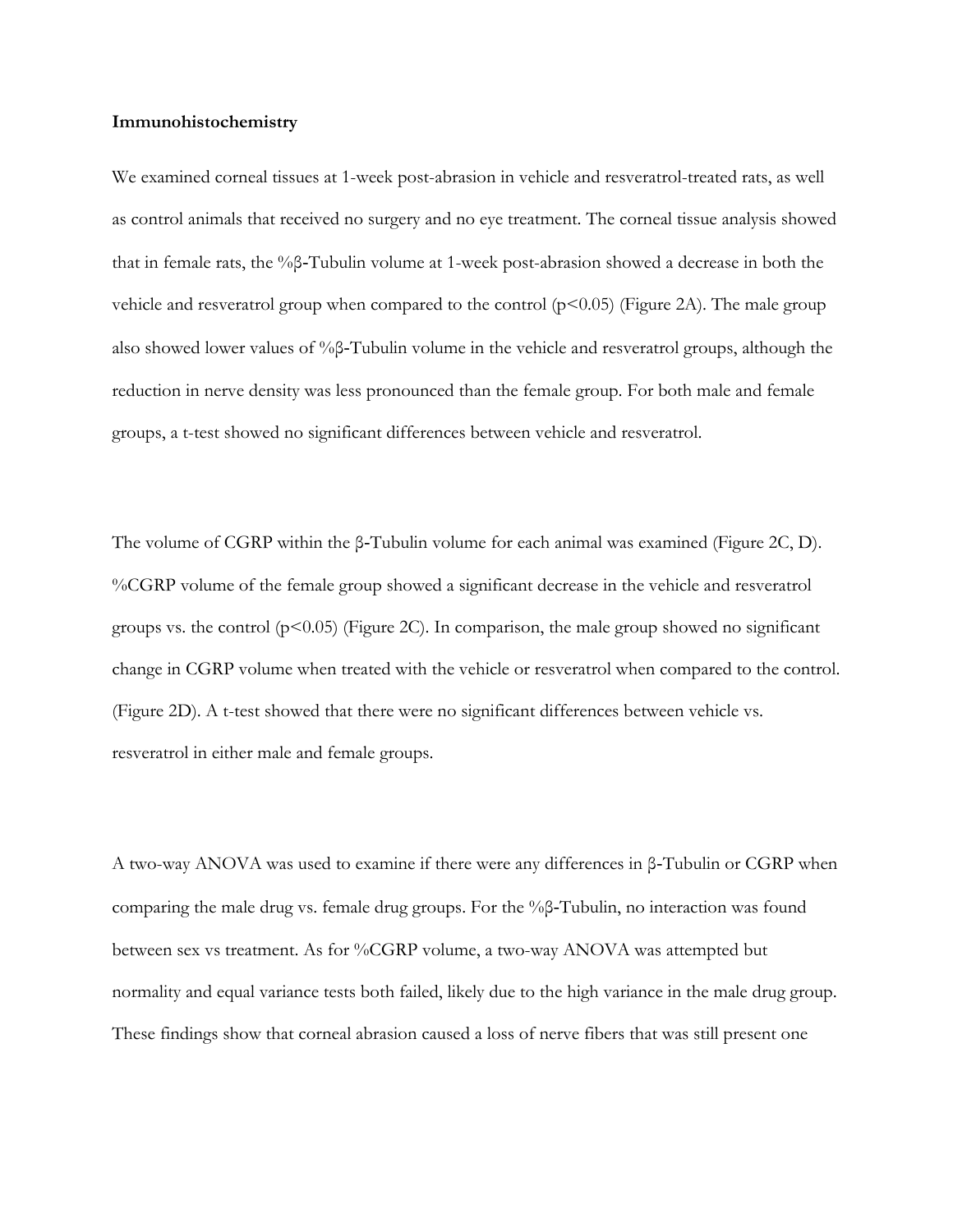week later in females, and resveratrol treatment did not cause any changes in the loss of corneal nerves.



**Figure 2: Levels of β‐Tubulin and CGRP volume % measured at 1-week post-abrasion. (A)** β‐Tubulin nerve density for female rats (**\*** p < 0.05 vs. Control). **(B)** β‐Tubulin nerve density for male rats **(C)** CGRP for female rats (**\*** p < 0.05 vs. Control) **(D)** CGRP for male rats. A t-test or Mann-Whitney Rank Sum test was used to compare resveratrol vs. vehicle for each group. There were no significant differences between vehicle and resveratrol for any metric. A sex vs. treatment two-way ANOVA was attempted for β‐Tubulin and CGRP, respectively. β‐Tubulin volume showed no interaction between sex vs treatment, while normality and equal variance tests both failed in the CGRP test.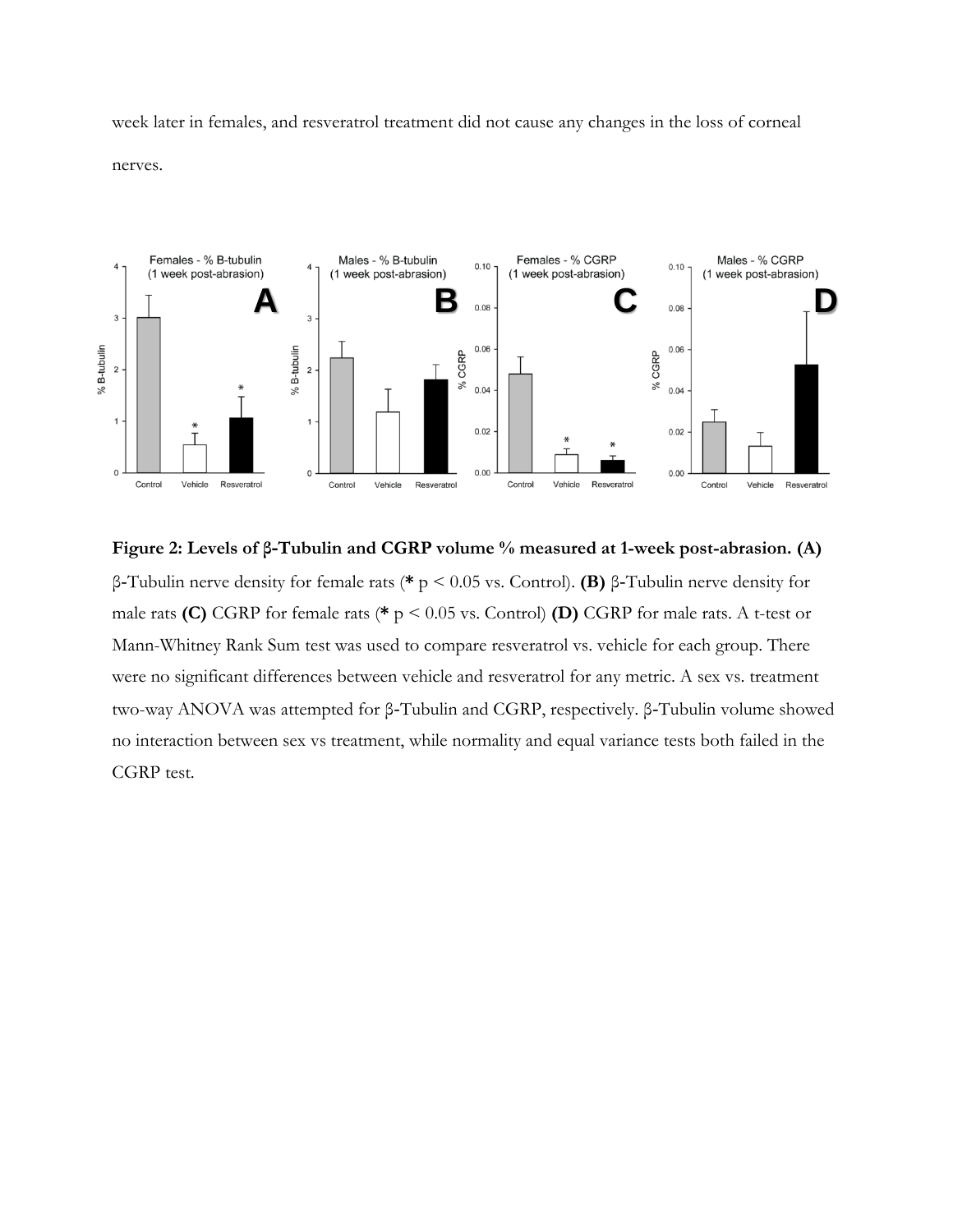## **Discussion:**

Refractive eye surgeries such as PRK and LASEK have become increasingly popular for patients. These surgeries involve the removal of the corneal epithelium which can lead to the development of post-op conditions of pain, discomfort, and photophobia. Prior studies have shown that resveratrol is effective in mice hind paw incision models in limiting acute pain and development in the chronic pain state (Dasgupta and Milbrandt, 2007; Tillu et al., 2012). Seeing resveratrol's usefulness, we wished to see similar results when resveratrol is used on the eye after an abrasion surgery.

The behavioral results were ultimately disappointing. The usage of resveratrol on the eye did not show an improvement of acute pain, and as for the attenuation of pain over time, there did not seem to be a difference when compared to the vehicle groups. Furthermore, it would be advisory for males to limit the use of resveratrol not only because there does not appear to be a noticeable benefit, but the drug could be harmful as it can amplify the duration of pain. Deviations from the results of prior studies could be from differential activation of various pain pathways in the eye in comparison to other areas of the body. Whether the AMPK pathway and associated downstream proteins and kinases (Tillu et al., 2012) are still involved, or if there are other processes at play could be a topic of further study. The effect of resveratrol on pain pathways could also explain the differences in sex response as proteins associated with the transmission of pain are upregulated rather than suppressed in males, explaining the increased OT scores. Another plausible explanation is that the amount of uptake of the resveratrol emulsion into the eye could also have affected the results. It is possible that the mechanism of drug uptake in male and female rats could have resulted in greater or less absorption of the drug.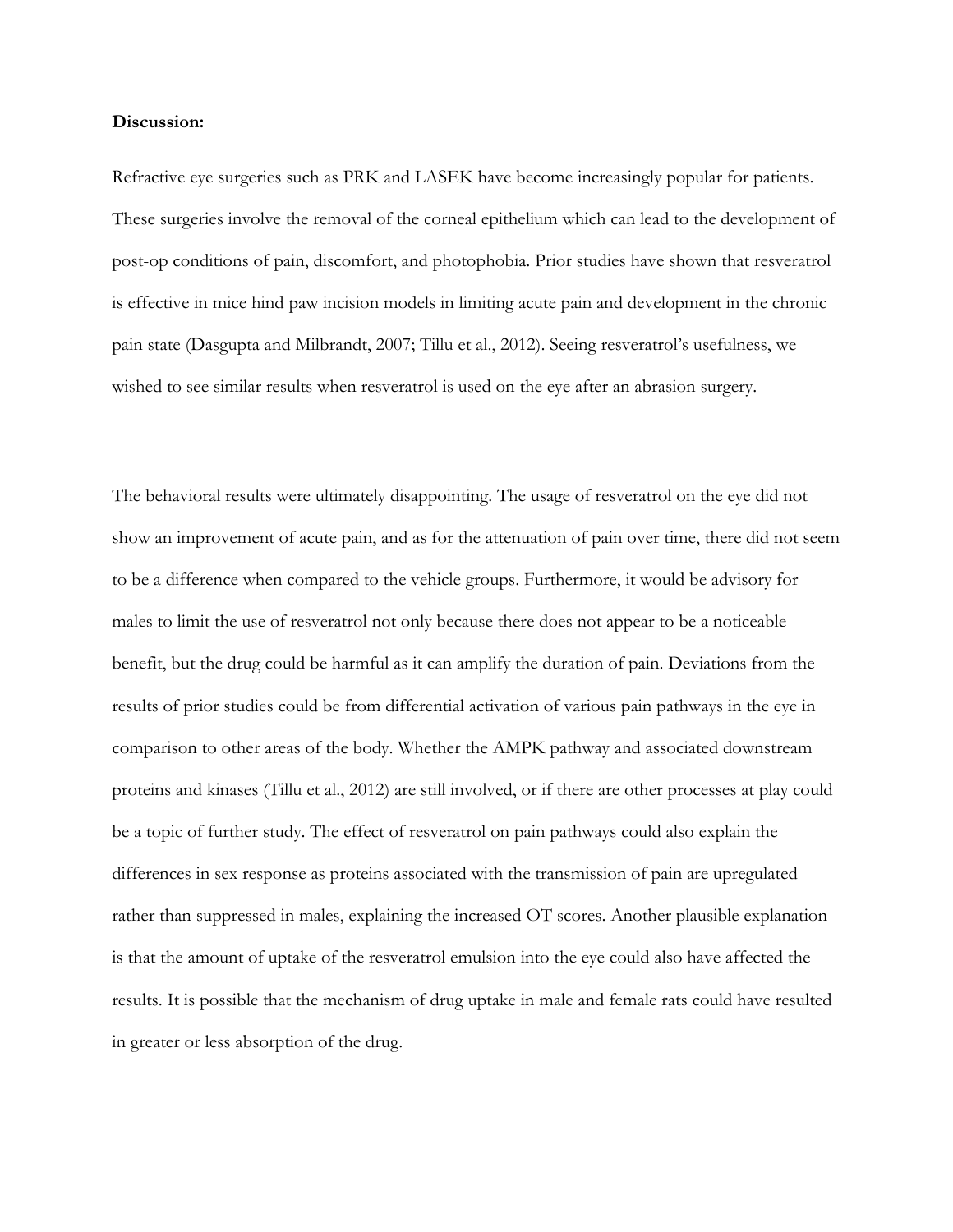This study utilized the Rat Grimace Scale (Sotocinal et al. 2011) as a means of measuring behavioral displays of spontaneous pain. The application of this grading scale does have some merits. The first being its main grading criteria, orbital tightening, is applicable towards actual human behavior. Postop, many human patients display similar eye squinting activity as a result of photophobia. Secondly, this grading model is able to limit the need for excess handling and harm for the rats in comparison to other methods that focus on evoked pain.

The histological analysis displayed a reduction of β‐Tubulin nerve density and CGRP peptide in non-control groups, although there wasn't a substantial change in the regeneration of nerve density or difference in CGRP count when resveratrol was used. Data analysis was used to see if the histological data could provide a link to the sex difference seen in the behavioral data. The tests though did not appear to show an effect of sex on treatment.

Overall, taking into account behavioral and histological assessments, the data does not provide a compelling argument for the usage of resveratrol on the cornea. While the usage of resveratrol has been shown to provide beneficial healing effects in prior studies, the extension of its usage to the cornea cannot be recommended. Research on other compounds that could be helpful as a therapeutic for post-corrective eye surgery pain is still worthwhile. Compounds such as vitamin D may play an important role for in modulating corneal wound healing (Reins et al, 2016), and could be a worthwhile compound to further examine.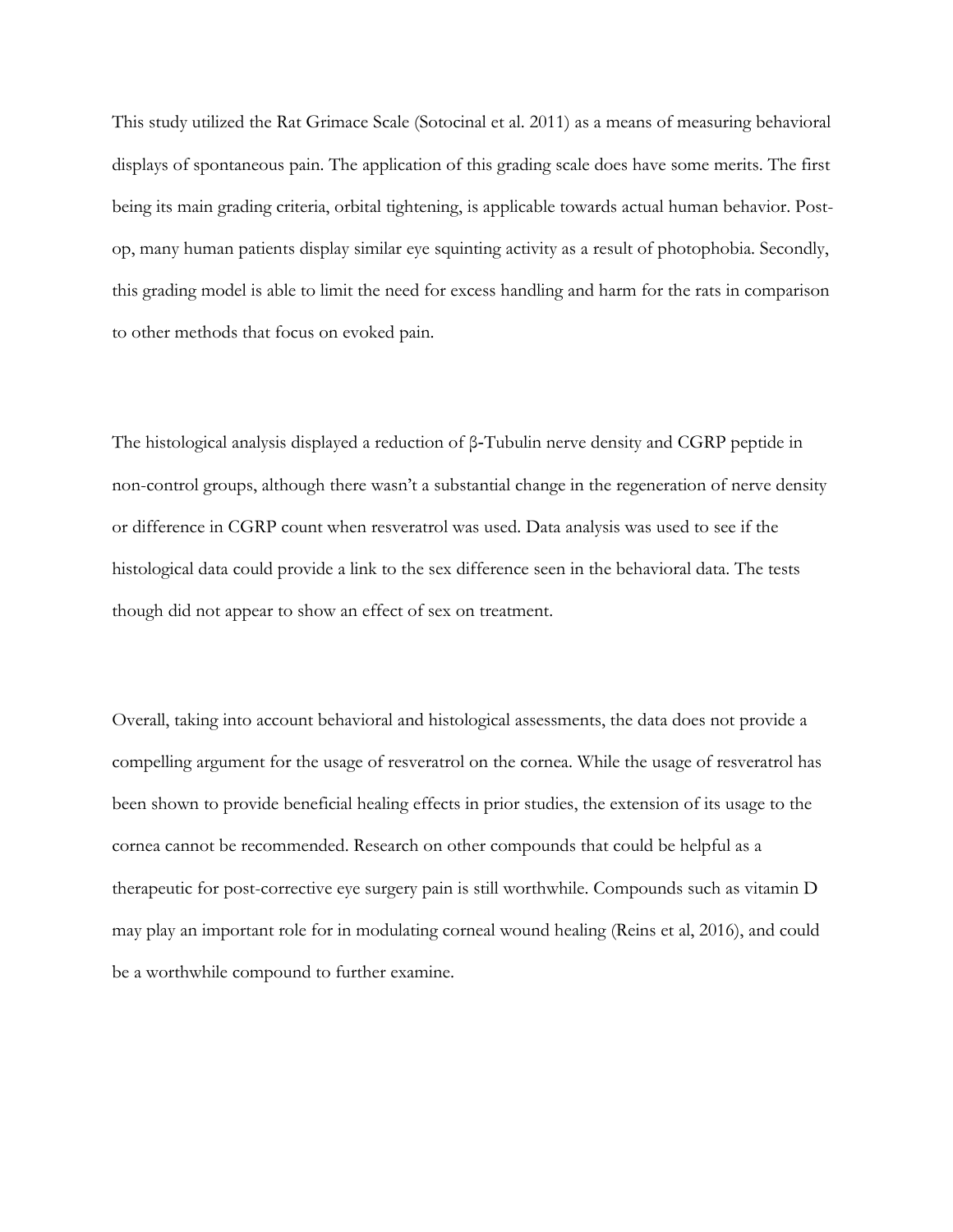#### **References**

- Belmonte, Carlos, Nichols, Jason J, Cox, Stephanie M, Brock, James A, Begley, Carolyn G, Bereiter, David A, Dartt, Darlene A, Galor, Anat, Hamrah, Pedram, Ivanusic, Jason J, Jacobs, Deborah S, McNamara, Nancy A, Rosenblatt, Mark I, Stapleton, Fiona, & Wolffsohn, James S. (2017). TFOS DEWS II pain and sensation report. *The Ocular Surface*, *15*(3), 404–437.<https://doi.org/10.1016/j.jtos.2017.05.002>
- Burton, Michael D, Tillu, Dipti V, Mazhar, Khadijah, Mejia, Galo L, Asiedu, Marina N, Inyang, Kufreobong, Hughes, Travis, Lian, Bo, Dussor, Gregory, & Price, Theodore J. (2017). Pharmacological activation of AMPK inhibits incision-evoked mechanical hypersensitivity and the development of hyperalgesic priming in mice. *Neuroscience*, *359*, 119–129. https://doi.org/10.1016/j.neuroscience.2017.07.020
- Dasgupta, B, & Milbrandt, J. (2007). Resveratrol stimulates AMP kinase activity in neurons. *Proceedings of the National Academy of Sciences - PNAS*, *104*(17), 7217–7222. <https://doi.org/10.1073/pnas.0610068104>
- Ebrahimiadib, Fardin Yousefshahi, Parisa Abdi, Mohammadreza Ghahari, & Bobeck S Modjtahedi. (2020). Ocular Neuropathic Pain: An Overview Focusing on Ocular Surface Pains. *Clinical Ophthalmology (Auckland, N.Z.)*, *14*, 2843–2854.<https://doi.org/10.2147/OPTH.S262060>
- Hegarty, Deborah M, Hermes, Sam M, Morgan, Michael M, & Aicher, Sue A. (2018). Acute hyperalgesia and delayed dry eye after corneal abrasion injury. Pain Reports, 3(4), e664–e664. <https://doi.org/10.1097/PR9.0000000000000664>
- Herrmann, W.A., Shah, C.P., von Mohrenfels, C.W. *et al.* Tear film function and corneal sensation in the early postoperative period after LASEK for the correction of myopia. *Graefe's Arch Clin*